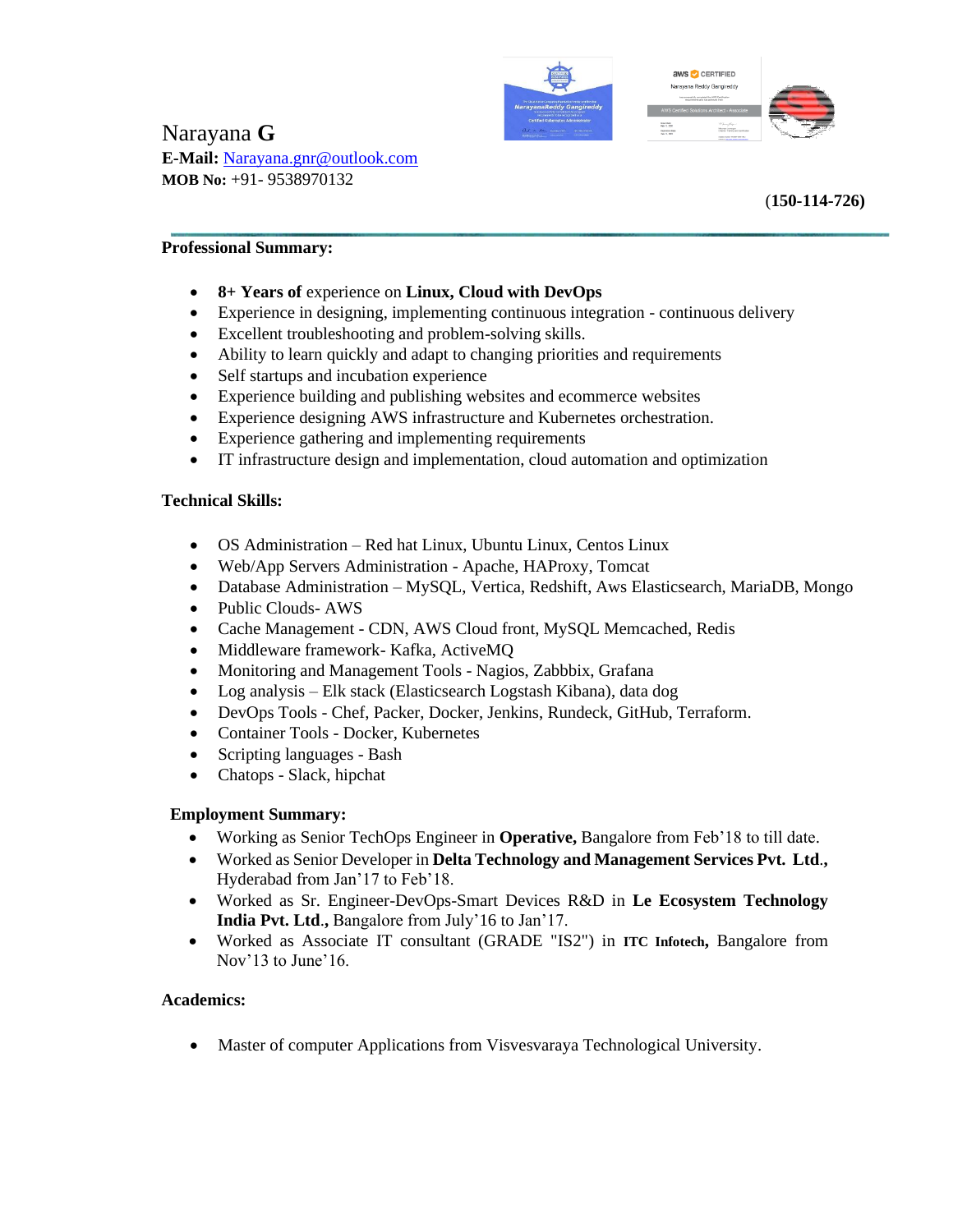### **Projects:**

| Project 4:         |                          |
|--------------------|--------------------------|
| Company            | : Operative              |
| <b>Duration</b>    | : Feb'18 to till date    |
| <b>Designation</b> | : Senior DevOps Engineer |

### **Responsibilities:**

- Manage and maintain configuration management infrastructure, source code and Docker image repositories
- Deploy, manage, upgrade systems, services and containers using automated configuration management and service orchestration tools
- Experience with Rundeck to Automate Cloud and local environments.
- Responsible for overall Docker & Kubernetes setup, configuration, and Architecture.
- Troubleshoot and resolve issues within the Docker and Kubernetes environment
- Experience in defining Application Deployment Solution on Docker-based PaaS environment and migrating applications to Kubernetes and Docker platform.
- Design and implement required Failover mechanisms in a Docker/ Kubernetes Ecosystems
- Experience in DevOps Engineering in automating, building and deploying of code within different environments (Dev, QA, stage and Prod).
- Implemented AWS solutions using EC2, S3, RDS, EBS, VPC, Lambda, Redshift, CloudFormation, Elastic LoadBalancer, Auto scaling groups.
- Experience with automated CM and maintained a CI/CD pipeline, deployment tools such as Chef.
- Troubleshoot the build issue during the Jenkins build process.
- Maintain, support, and troubleshoot the ELK.
- Develop automation solutions leveraging shell script to increase the operational efficiency.
- Deployment of Cloud service including Jenkins and Nexus on Docker using Terraform.

## **Project 3:**

| Company         | : Delta Technology and Management Services Pvt. Ltd |
|-----------------|-----------------------------------------------------|
| <b>Duration</b> | $\therefore$ Jan'17 to till Feb'18                  |
|                 | <b>Designation</b> : Senior Developer               |

## **Responsibilities:**

- Experience in DevOps Engineering in automating, building and deploying of code within different environments (Dev, QA, stage and Prod).
- Built and managed a large deployment of Centos Linux instances systems with OneOps Automation Creating the automated build and deployment process for application, reengineering setup for better user experience, and leading up to building a continuous integration system for all our products.
- Implemented AWS solutions using EC2, S3, RDS, EBS, VPC, Lambda, Redshift, CloudFormation, Elastic Load Balancer, Auto scaling groups.
- Implementing new projects builds framework using Jenkins & Maven as build framework.
- Implementing a Continuous Delivery framework using Jenkins, Chef, and Maven & Nexus in Linux environment.
- Experience with automated CM and maintained a CI/CD pipeline, deployment tools such as Chef.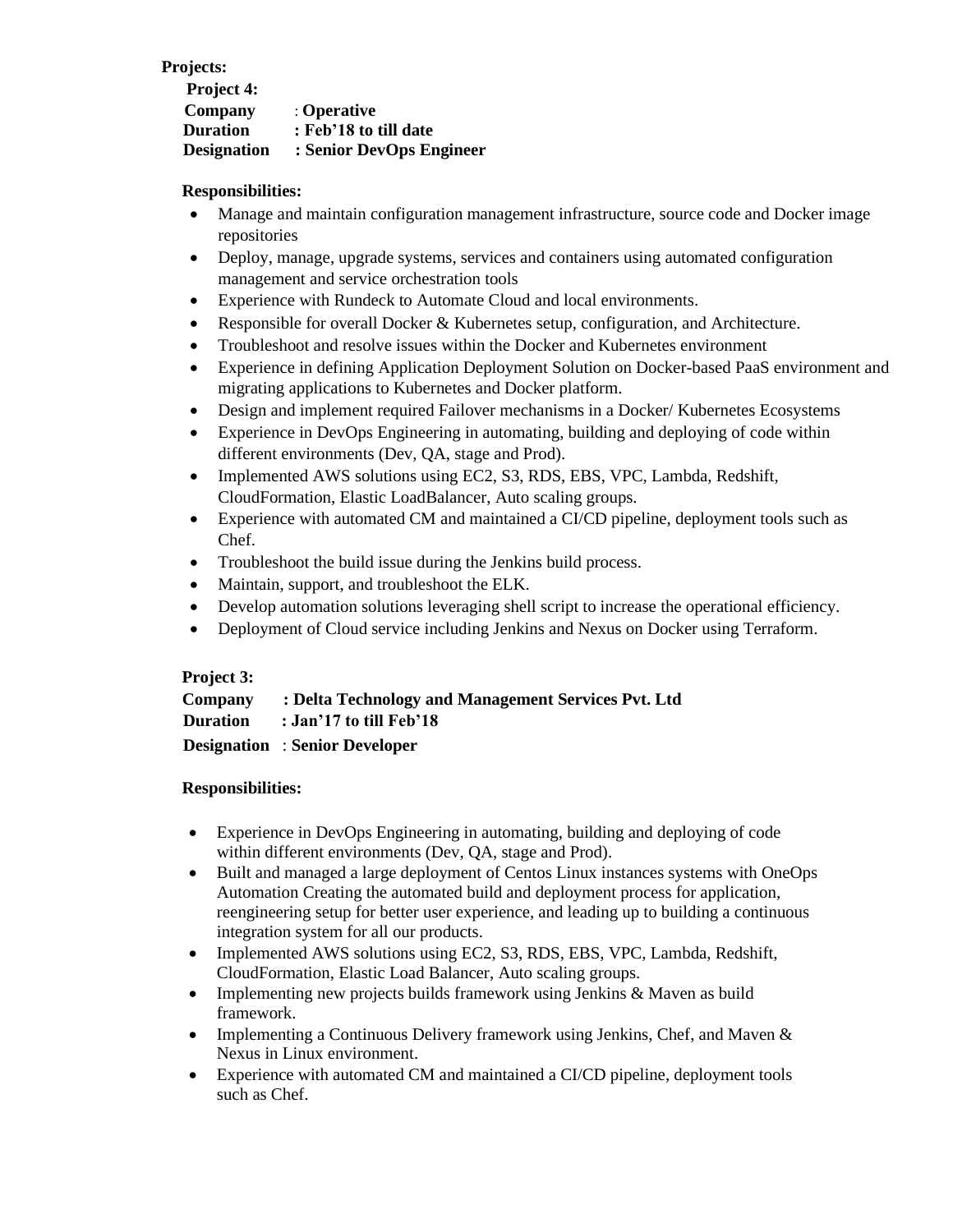- Troubleshoot the build issue during the Jenkins build process.
- Implemented and maintained monitoring and alerting of production and corporate servers such as EC2 and storage such as S3 buckets using AWS Cloud Watch.
- Used Cloud Front to deliver content from AWS edge locations to users, allowing for further reduction of load on front-end server.
- Experience in automated deployment of EC2 instances in data centers and availability zones.
- Used security groups to develop a logical firewall to ensure high security for control applications.
- Maintain, support, and troubleshoot the ELK.
- Implement Build/Release Engineering (DevOps) methodologies and standards.
- Implement monitoring solutions.
- Code, test and implement high quality Java programs for a highly complex enterprise application system, running complex workflow engine, working as part of global Agile team.
- Analyze code coverage using industry standard tools such as SonarQube.
- Developed new shell scripts for high level automation
- Deployment of Cloud service including Jenkins and Nexus on Docker using Terraform

# **Project 2:**

# **Company : Le Ecosytem Technology India Pvt. Ltd.**

**Duration : July'16 to Jan'17** 

## **Designation :Sr. Engineer-Devops-Smart Devices R&D**

# **Responsibilities:**

- Setting up Jenkins Configuration for continuous Integration.
- Git and Gerrit configuration.
- Chef configuration management tool for continuous Deployment.
- Automating Infrastructure using Chef.
- Debug complicated system errors.
- Collaborated with development team to troubleshoot and resolve issues.
- Performed MySQL Replication setup and administration on Master-Slave and MasterMaster.
- MySQL database backup and recovery
- MongoDB backup and recovery
- Develop fully automated build and deployment processes using Opscode Chef, Ruby and other scripting languages.
- Responsible for full life cycle of Cookbooks, scripts and other automations.
- Understand customer requirements and contribute to the development solutions and projects.
- Familiarity with CI-CD